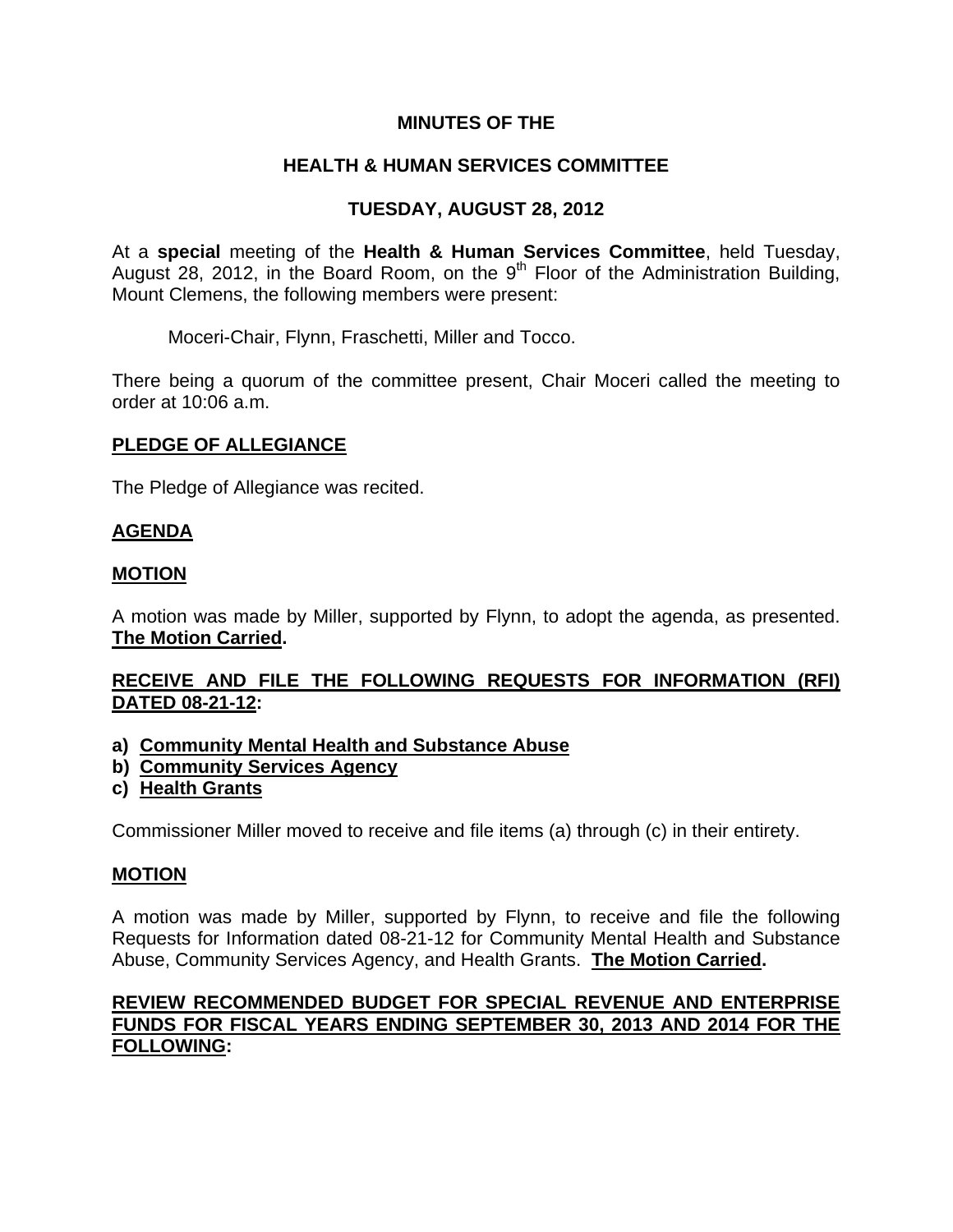Chair Moceri indicated that Steve Gold had a meeting to attend later this morning, so she requested to move item #6(d) first, next would be item #6(c) and last would be items #6(a) and (b). There were no objections.

## **d) Health Grants**

Steve Gold was present to answer questions.

An amended version of pages C-18, C-19 and C-20 were provided.

Pete Provenzano referred to page C-18 and noted a majority of the Health Department grants are grant-funded and only a very small portion (about 13%) requires a General Fund appropriation.

He noted two changes on page C-19:

- Elimination of Warren Housing Inspection (two positions)
- Increase of 1.5 positions in CSCHS/Outreach

The following commissioners spoke: Flynn, Miller and Moceri.

During discussion, Commissioner Miller directed questions to Pete Provenzano pertaining to page A-8, under the heading "Health Grants" particularly the last sentence which stated: "Major cost savings initiatives are expected to be made in the Health Fund when the budget for the December 31 funds is prepared."

During discussion, Chair Moceri directed questions to Steve Gold pertaining to the Request for Information (RFI) dated 08-21-12 HHS Comm Health Grants.

During discussion, questions were directed to Pete Provenzano and Steve Gold pertaining to page C-18; specifically relating to the following line items:

- Personnel
- Contract Services
- Supplies & Services

#### **c) Community Services Agency**

Pete Provenzano referred to page C-12 and noted approximately 95% of the funding for Community Services Agency comes from State and Federal grants.

The following commissioners spoke: Tocco, Moceri, Flynn, Miller and Fraschetti.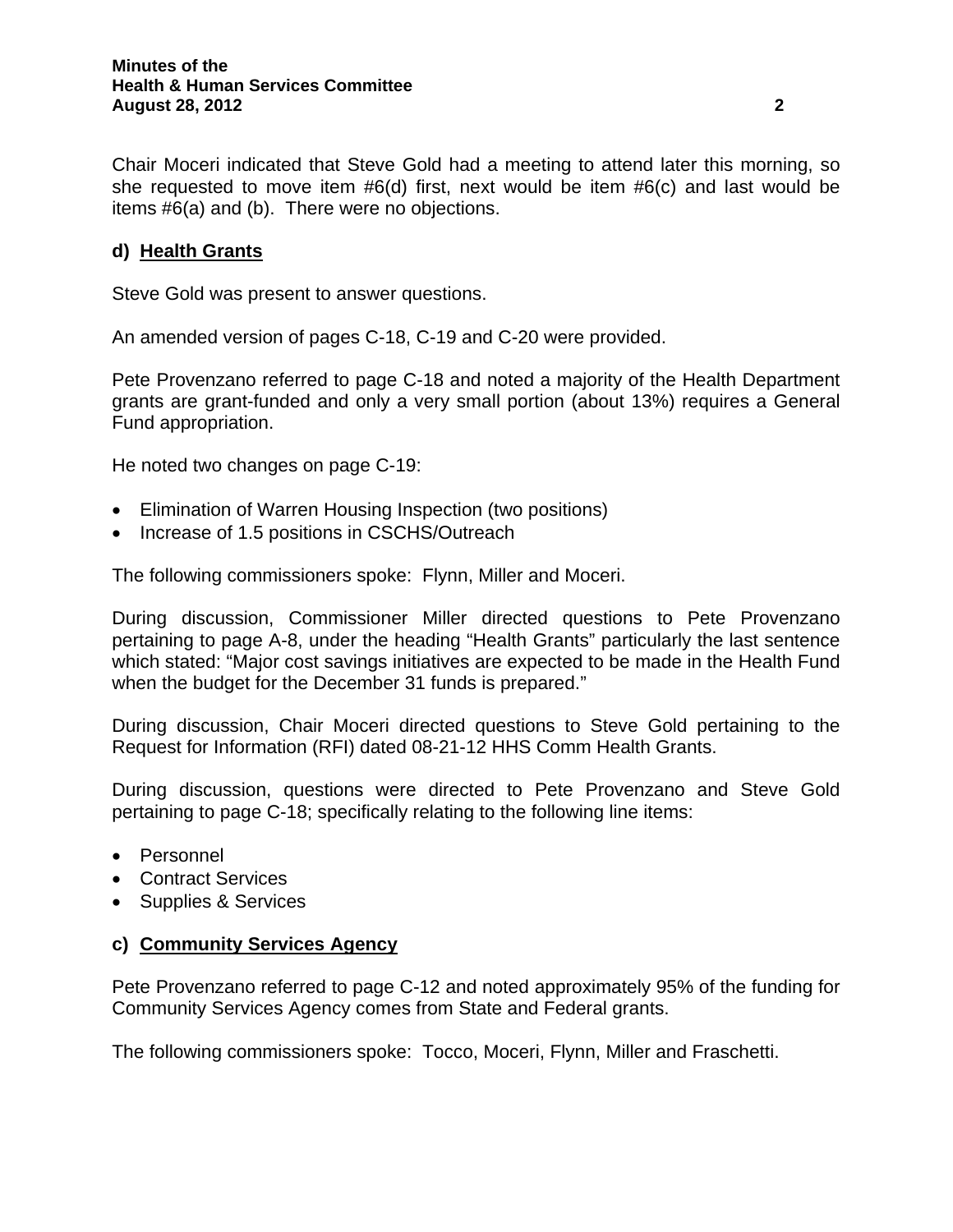During discussion, questions were directed to Pete Provenzano and Mary Solomon pertaining to pages C-12 and C-15; specifically relating to the following line items:

- Personnel
- Macomb Food Program
- Feeding America
- Home Delivered Meals
- Transportation
- Internal Services
- Head Start
- Early Headstart
- General Community Programming
- Special Projects
- Federal Commodity Distribution

During discussion, Commissioner Flynn referred to page C-15 and questioned the Macomb Food Program line item in the amount of \$2.5 million. Mary Solomon said she would check into the amount reflected and report back.

During discussion, Commissioner Tocco inquired if volunteer recognition events are held at taxpayer expense. Mary Solomon said no taxpayer money is used.

During discussion, Chair Moceri inquired if any programs are fully funded by the General Fund. Mary Solomon said no and that most are fully supported by grant dollars.

During discussion, Chair Moceri asked about the positions eliminated in 2013. Pete Provenzano referred to page C-14 and noted there are seven positions being eliminated which are related to the Weatherization Program, due to the expiration of American Recovery & Reinvestment Act (ARRA) grant money. He indicated that one position is being redeployed to the General Community Programming line item.

During discussion, Chair Moceri asked Mary Solomon to provide a summary of the six National Performance Goals and Indicators that they report under utilizing the Results Oriented Management and Accountability (ROMA) system. Mary Solomon indicated she would forward that information.

During discussion, Chair Moceri directed questions to Mary Solomon pertaining to the Request for Information (RFI) dated 08-21-12 HHS Comm Community Services Agency.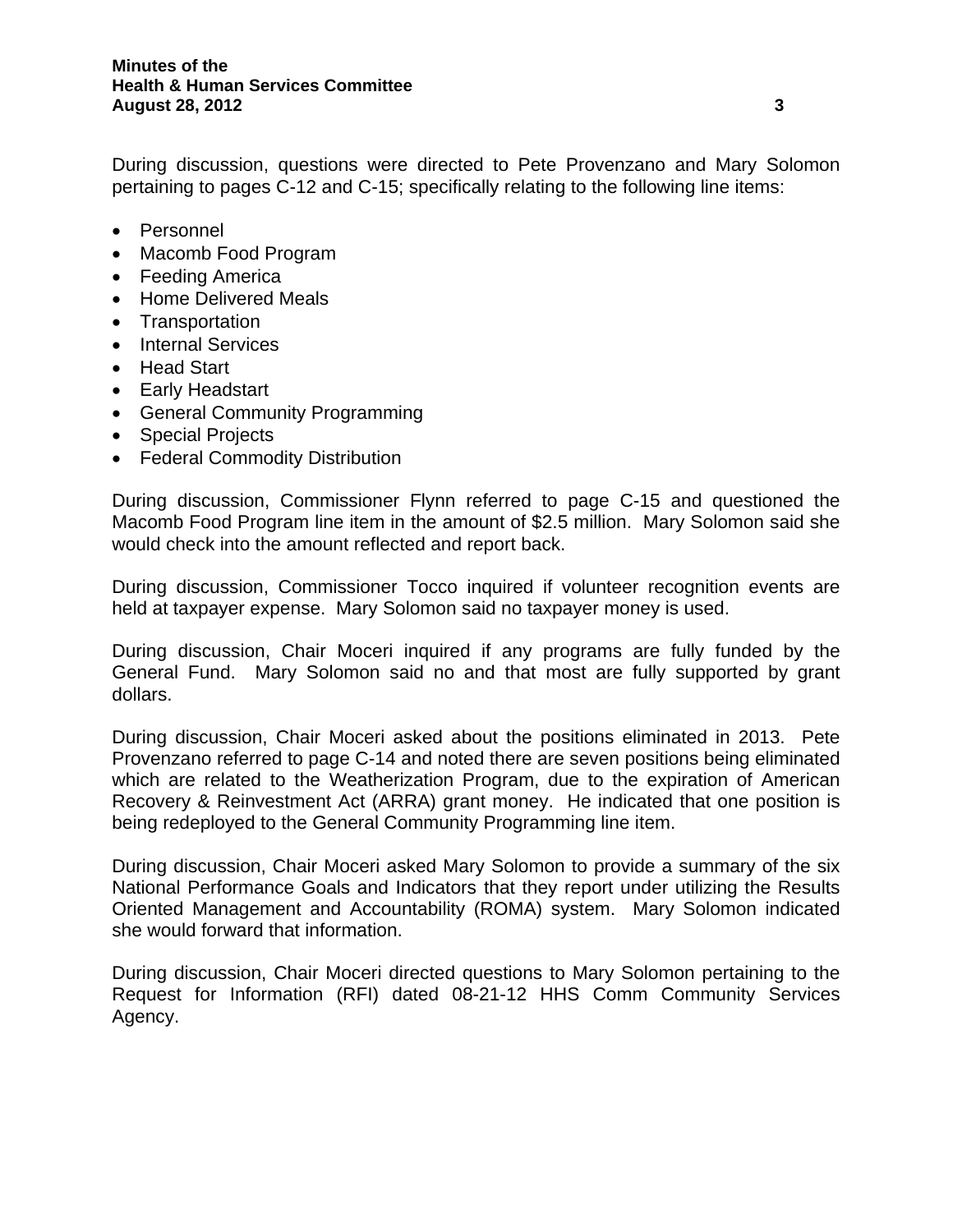## **a) Community Mental Health Department**

Pete Provenzano referred to page C-6 and noted the Mental Health Fund represents 96% of the total budget of the Community Mental Health Department. He reported 98% of their revenues are provided by Medicare, Medicaid and the State General Fund.

John Kinch, Executive Director, gave an overview of the services and programs provided by the Community Mental Health Department and Office of Substance Abuse. Collectively, they serve around 20,000 consumers each year. He spoke about health care reform coming by January 2014 and Macomb County needs to be responsive and ready for the tremendous demand of their services. He reported that one-quarter of the county's population (about 220,000) will be on Medicaid on January 1, 2014. He explained how the General Fund allocation will be pretty much eliminated at that time.

### **b) Substance Abuse**

Pete Provenzano referred to page C-29 and noted the Substance Abuse Fund represents four percent of Community Mental Health's activity. He reported most of their revenues are provided by Medicare, Medicaid and State money. He noted the vast majority of the money located in the Transfers in – General Fund line item, \$1 million of the \$1.2 million that is budgeted is liquor tax distribution and the remaining amount are grant matches.

Commissioner Miller directed questions to Helen Klingert, Assistant Director, Office of Substance Abuse, pertaining to page C-29; specifically relating to the Contract Services line item.

Commissioner Miller directed questions to Anna Tack from Community Mental Health, pertaining to page C-6; specifically relating to the Contract Services line item.

After discussion, Chair Moceri indicated that she will entertain amendments or if commissioners want time to consider the information presented today, she would schedule another special meeting of this committee.

Note: There was no action taken at today's special Health & Human Services Committee meeting.

#### **NEW BUSINESS**

Commissioner Flynn asked when the next special Health & Human Services Committee meeting will be scheduled. Chair Moceri indicated it will depend if commissioners have amendments to offer. She noted the next Health & Human Services Committee meeting is scheduled for September  $11<sup>th</sup>$  and the Finance Committee will meet on September 12<sup>th</sup>.